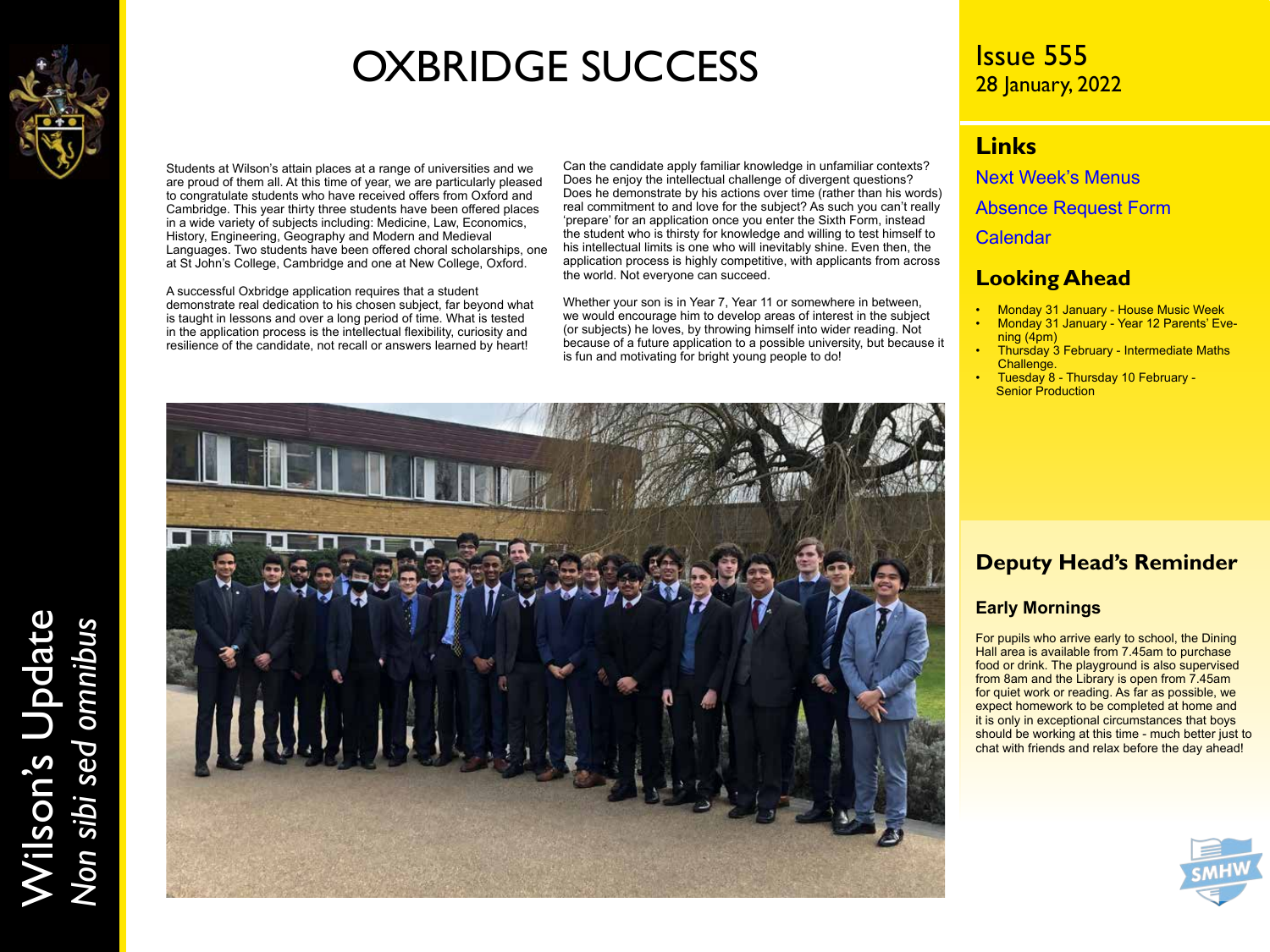

Wilson's Update

Wilson's Update<br>Non sibi sed omnibus

*Non sibi sed omnibus*

## BRONZE, SILVER AND GOLD DofE TRAINING

Over the past two weekends, the school has been home to a huge number of students going through the training for their upcoming Duke of Edinburgh Expeditions. Last weekend 120 Year 10 Bronze students and, the weekend before, 60 Year 11 Silver and 40 Sixth Form Gold students undertook two days of training. They learnt how to read a map, put up a tent and cook their meals. They were instructed in Expedition First Aid and were advised on suitable kit.

They also planned their Practice Expedition which will take place over Easter (Silver/Gold) or in May (Bronze).

Considering that barely any of the participants have done any DofE training before, due to Covid, the instructors were very impressed with how efficiently they all got on with the tasks at hand and I hope that they are looking forward to their expeditions!



*Pictured above: DofE Participants at work*







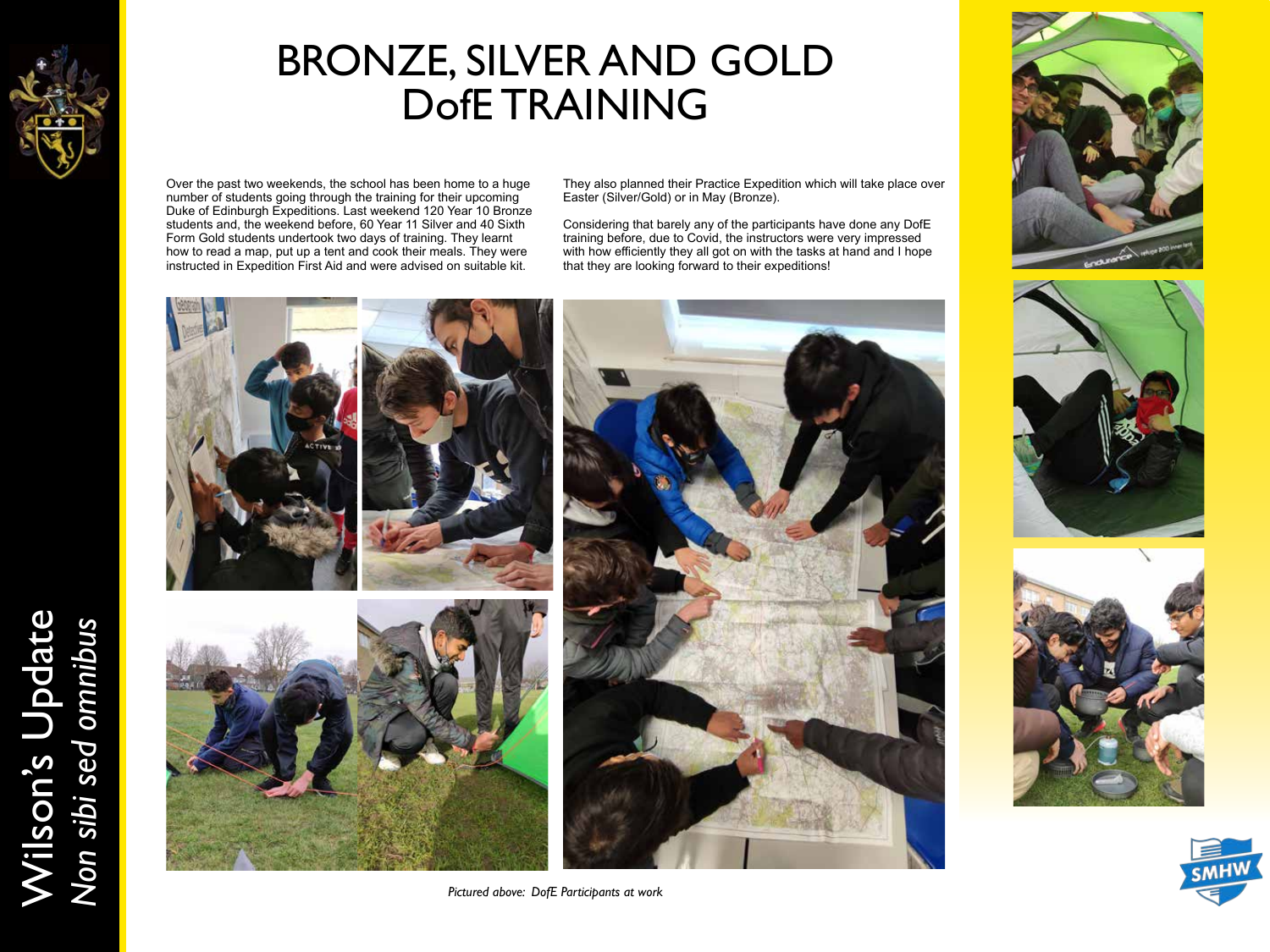

Wilson's Update

Wilson's Update<br>Non sibi sed omnibus

*Non sibi sed omnibus*

### SUBBED vs DUBBED

In watching a new hit series from Netflix a few months ago, my attention was drawn to one of the biggest controversies among viewers of international television: subtitles versus dubbing. Happy to read and watch, I embraced the authenticity of the programme by switching on subtitles, watching the series as its makers intended. However, I was horrified to learn that others were watching in English! In watching the dubbed version, one becomes vulnerable to edited lines - the English version, after all, is not a direct translation of the South Korean original. One of the main joys from film can be found in appreciating its creators' intentions. Watching with subtitles embraces the culture of the programme, and ensures that its intended message is fully grasped. Watching it dubbed can skew its presentation, and mask some of the South Korean culture which is so central to its meaning. Besides this, the audio of dubbed television tends to be criminally out of time with the visuals, which is simply irritating!

Admittedly, subtitles are not always necessary. For example, Money Heist (15) is generally watched in English, despite its Spanish origins. This is understandable - the series is extremely action packed and dramatic, with a far greater entertainment purpose and much less meaning. It is therefore important to consider the nature of television before deciding how to watch it.

Subtitles are dismissed by many for various reasons. Some claim that television is intended for relaxation, which is ruined by the prospect of reading and strained focus. Others claim that tone cannot be understood in

a different language, corrupting humour or emotion. Yet Parasite (15), the 2019 thriller, is renowned for its humour and tension and – though it may require some focus – one cannot fulfil the enjoyments of film without paying attention to it. So, although it is important to consider the nature of the programme, I would argue that subtitles are invariably the clear winner!

Article by Tom, Year 13

## CHESS NEWS

#### National Cup, First Round

Wilson's B beat Gordon School 6 – 0 Wins for Varun (U6), Sahil (U6), Anuj (8D), Pratyush (10S), Eeshaan (L6) and Vedant (9G)

Wilson's D lost to Sutton GS A I - 5 Draws for Aryaman (L6) and Arlo (7D)

#### Briant Poulter Chess league

Wilson's A lost to Hampton A 1½ - 4½ Win for Denis (8H)

## WIMBLEDON 2022! **Co-curricular and**

We are delighted to announce that the following students from Years 9 and 10 who were nominated for Wimbledon trials have been successful and have been selected as ball boys for Wimbledon 2022:

Joshua A, Dennis D, Asa G, Ali K, Jae-min P, Diyath P, Bruno S, Ben S, Aditya T Tom W



The boys had been successful in Wilson's

own trial sessions which took place earlier this term, when more than 30 students were narrowed down to 10 nominated students. Those students then attended the All England Lawn Tennis Club's selection trials where they had to compete for a place as a ball boy against students from numerous other schools. They all impressed the selectors on the day and all ten nominated students will therefore join Wilson's students in year 11 and above as ball boys at Wimbledon 2022.

Our congratulations go to all of them for the hard work they have put in already and our thanks go to the sixth form students who have given up their time to help run the weekly training sessions.

## YEAR 7 RUGBY

The U12A Rugby Team registered their first win of the season, with a dedicated and committed performance against Box Hill. On a bright but cold afternoon, every player stepped up their game and put together a mature and assured performance. The key focus was on completing the basics and eradicating the silly mistakes. A standout performance from Philip P set the standard, with excellent contributions in both attack and defence. Ryan Y was tenacious in the tackle and Howard B showed good game-experience, with slick hands and good link-up play. Despite a couple of lapses in concentration, there was a degree of maturity which meant the team in yellow ran out 25-10 winners. Well done to all the players who took part.



# **Sports Links**

[Co-curricular Timetable](https://www.wilsons.school/resources/Co-curricular-Offer.pdf)

[Sports Fixtures](http://www.wilsonschoolsports.com/)

## YEAR 8 **POETRY**

**8S students enjoyed reading about Robert Desnos and his famous poem L'Oiseau du Colorado after learning about French. cuisine The students had fun creating their own poems following the same pattern used by Robert Desnos.** 

**We are pleased to include the poem from Vignesh (pictured below.)** 

**Bonne lecture!**

**L'Oiseau du Colorado Mange des frites et du poireau Du riz et du petit oignon Des saucisses et du champignon Des pâtes et du grand melon De l'orange et citron jaune**

**L'Oiseau du Colorado Mange du pain et du cabillaud De la viande et des nouilles Des carottes et de la citrouille Du jambon et du sanglier De la pizza et du gros gibier**